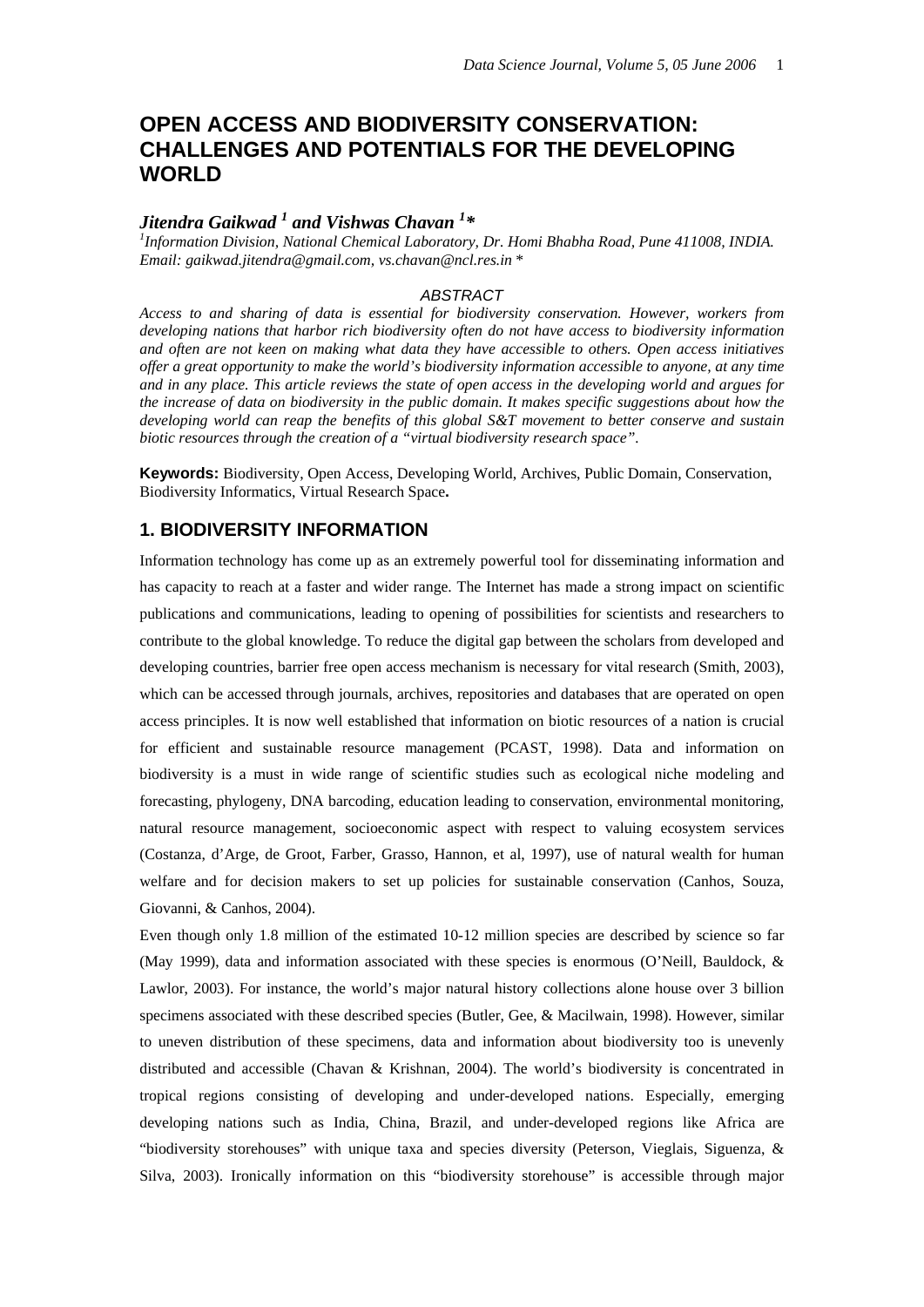scholarly publications in the form of journals, which are from developed countries like USA and European nations. Notably the important publishers from developed countries such as Elsevier, Harvard University Press, and Blackwell advocate the loss of revenue and copyright issues due to providing the open access to all (Agosti, 2005). This is contrary to the fact that for scientific studies and sustainable management of this biotic diversity, information has to be made accessible to all when and where needed (Lane, 2000).

In the past several initiatives were taken by open access supporters and scientific publishers such as Oxford University Press, Public library of science (PLoS), International Scholar Communication Alliance (ISCA) and Open Archives Initiative (OAI) to encourage, support and explore the possibilities of open access publishing, but these calls themselves are not heard in the developed countries. For instance, a survey conducted by the Centre for Information Behaviour and the Evaluation of Research at City University London, reveals that 82% of scientists know little or nothing about open access (Butler, 2004). Hence researchers and scholars across the globe need to make concerted efforts in taking advantage of technology and share biodiversity information.

### **2. BIODIVERSITY INFORMATION AND DEVELOPING WORLD**

In developing countries biodiversity information is not presently managed in a manner that enables efficient and optimum use for conservation (Peterson, A.T. et al 2003) with few exceptions such as Brazil, and Mexico (De Carvalho, Bockmann, Amorim, De Vivo, De Toledo-Piza, Menezes, et al., 2005). Though cutting edge technologies are being developed for efficient spread of scientific information in developed countries, it has been a difficult situation to implement them in developing countries due to lack of funds, infrastructure and orthodox mind set. This is partly due to concern that private agencies from the developed world would use the biodiversity information to produce commercial products without giving any benefit to the developing and under developed world (Masood, 2004). Unfortunately both ecologically and economically valuable information in the developing countries is often locked in cupboards in print format such as survey reports, monographs, research reports and publications in low circulation local journals, making their access difficult (Chavan, et al 2004). Above all researchers are very skeptical for sharing information and do not appreciate use of information technology in their research as they feel that it will reduce their importance. Often researchers avoid sharing for the reason that the data are classified and cannot be shared or are restricted for use within the nation itself. Further scientists interested in information management and sharing activities are discouraged, as they are not considered as scientific activity. Accurate natural resource inventory will completely depend on efficient and timely access to authentic information on biodiversity resources, which the developing and under-developed countries lack. Hence the scientific communities at large from developing and under-developed countries need to recognize the use of information and communication technology in biodiversity conservation and ecology as the corner stone for their future economy, social and environmental well being (Fonseca & Benson 2003 and Chavan, & Krishnan, 2004). Further, it has become a matter of prime concern for the researchers and scientists with respect to the identification and acquisition of information on species, yet to be described and published, before they disappear.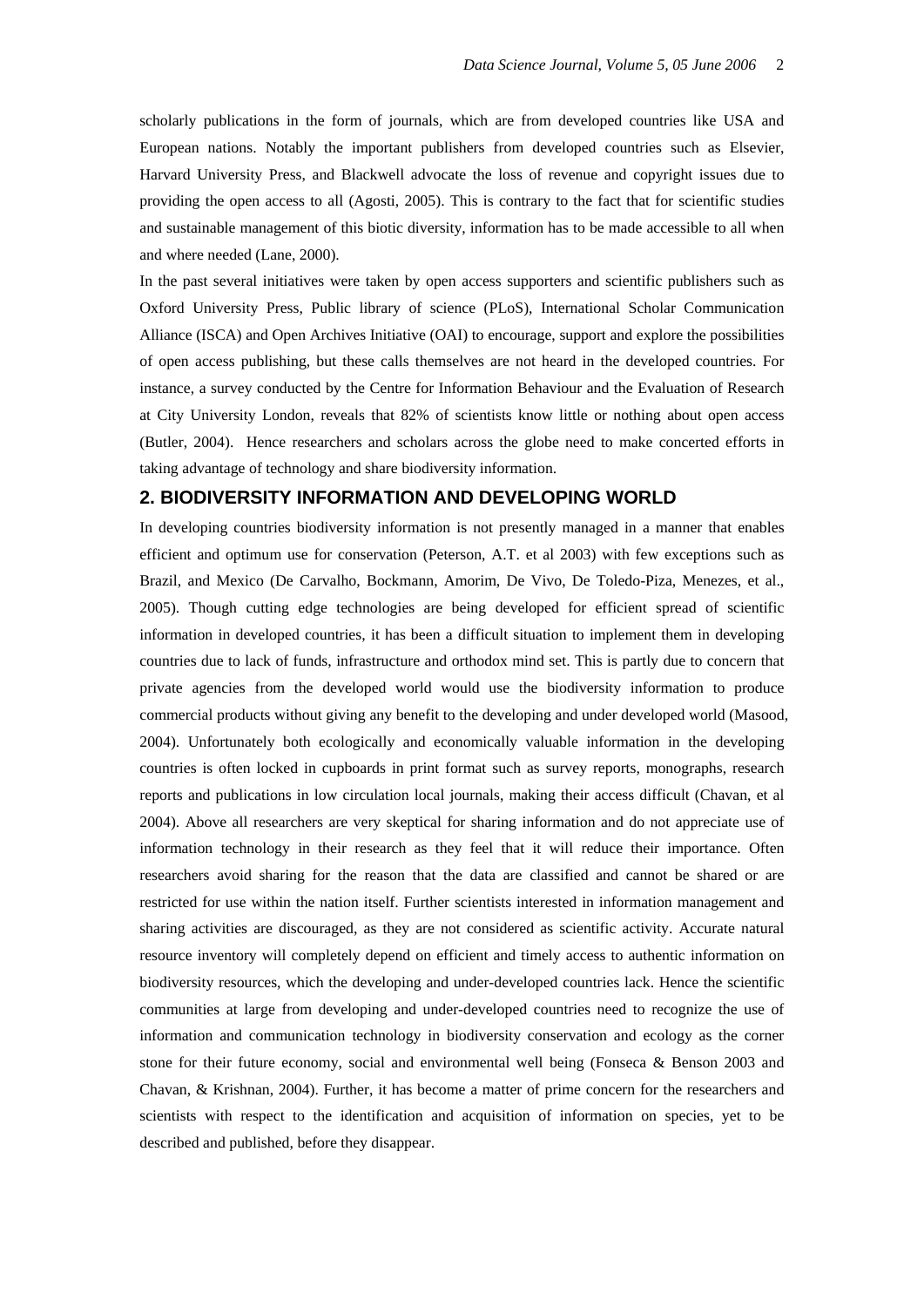In developing countries, subscription to multiple journals becomes prohibitive due to budget constraints of many academic institutions. In sub Saharan Africa most libraries have not subscribed to any journals for years, as they cannot afford to maintain good libraries. In recent times, information and communication technology has also escalated the content divide due to lack of infrastructure and access to internet in under developed and developing countries (Subbiah, 2003 .a.). To overcome this problem, developing countries have started their own indigenous local journals produced using the print technology, which is expensive to produce and distribute (Scaria, 2003). A few local journals are indexed by the Science Citation Index. Due to low international readership, however, these publications do not get proper recognition, which results in low visibility and low impact factor (Chan, Kirsop, & Subbiah, 2005). These factors hamper the growth of such journals into mature, reputed and internationally recognized publication. (Ramchandran, & Scaria, 2004).

To illustrate these points, we chose India as representative of the developing world and carried out searches in Google, to determine numbers of both online and print journals published from India related to biodiversity, ecology, forestry, agricultural biodiversity, flora, fauna and environment sciences. We could find 129 Indian journals (Table 1) of which only 6 journals are openly accessible through the Internet. This is in contrast to the total of 83 open access journals (Table2) related to biodiversity and allied subjects accessible on the Internet. Both accessibility to these journals and their visibility are caught in a unique vicious cycle. On the one hand, the majority of the premier Indian institutions are not able to ensure access to all of these 129 biodiversity related journals published in India. On the other hand, researchers are reluctant to publish their results in these journals owing to their low impact factors and limited circulation, leading to low visibility. The majority of these journals were commissioned solely to disseminate information more rapidly, but most of them are now extinct or on verge of becoming extinct due to lack of funds, lack of sustained manuscript submissions, and limited readership. Because of the high impact factors (as measured by the ISI Science Citation Index), researchers are more interested to publish their findings in nationally and internationally recognized journals, which are often inaccessible to other scientists from the developing world, making it difficult for funding agencies and policy makers to take stock of their research output (Chan et al. 2005).

| Agra University Journal of Research (Science) |
|-----------------------------------------------|
| Agricultural Research Journal of Kerala       |
| Agrobios India, Jodhpur                       |
| Annals of Entomology                          |
| Annals of Forestry                            |
| Annals of Zoology, Agra                       |
|                                               |
| Asian Biotechnology and Development Review    |
| Biological Bulletin of India                  |
| Biovigyanam                                   |
| <b>Bulletin Department of Marine Sciences</b> |
| Bulletin Department of Zoology.               |

| <b>Table 1.</b> List of Journals from India on Environmental and Biodiversity |  |  |
|-------------------------------------------------------------------------------|--|--|
|-------------------------------------------------------------------------------|--|--|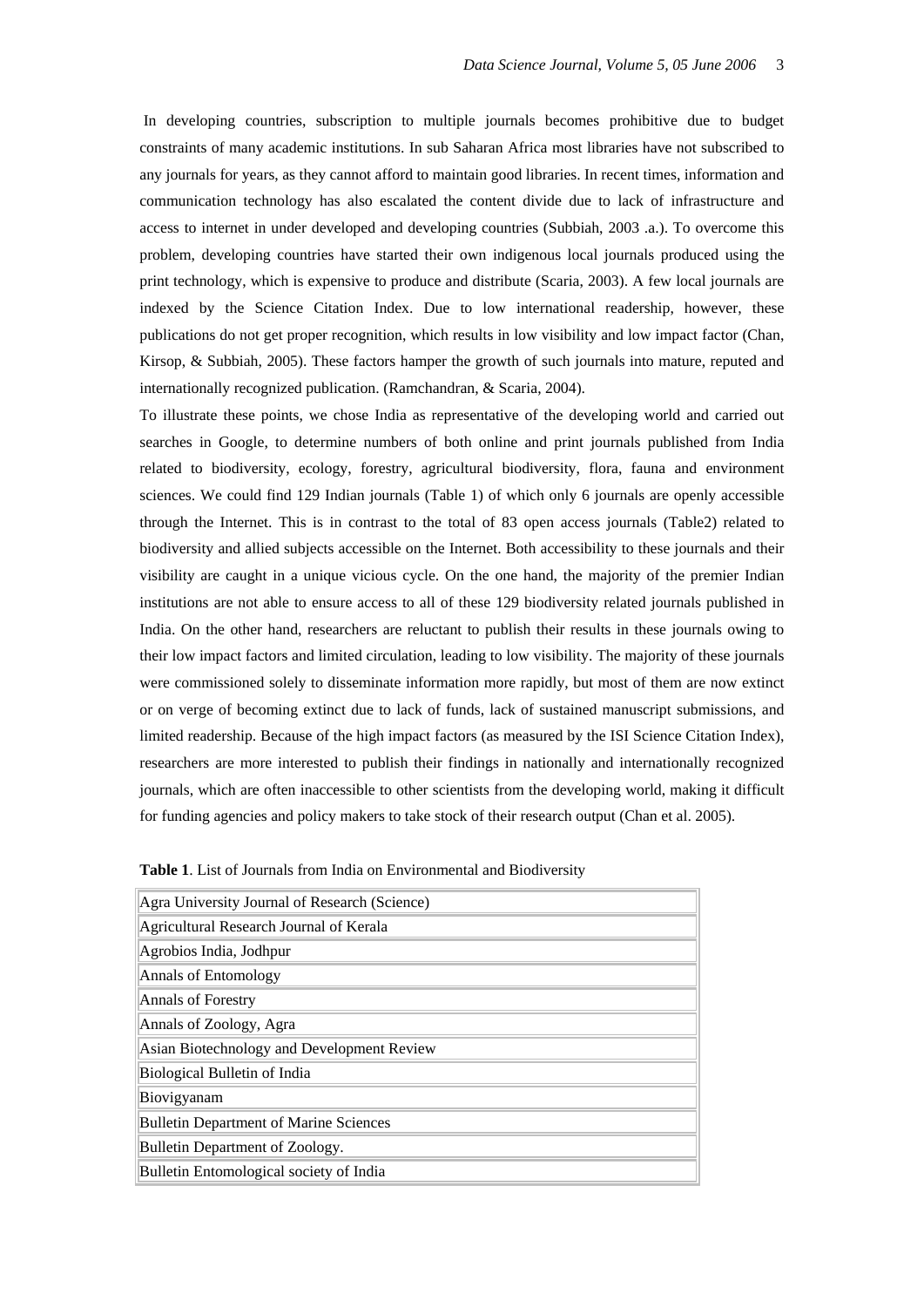| <b>Bulletin of Association of Zoologists</b>                              |
|---------------------------------------------------------------------------|
| Bulletin of Indian Geological Association.                                |
| Bulletin of the Indian Society for Malaria & other Communicable diseases. |
| Bulletin of Zoological Survey of India                                    |
| CSIR Zoological Memoirs on Indian Animal Types- No. 1                     |
| <b>CSIRO</b> Entomology Technical Paper                                   |
| <b>Current Science</b>                                                    |
| Division of Entomology                                                    |
| Entomon                                                                   |
| Environment & Ecology                                                     |
| <b>ENVIS Publication Series</b>                                           |
| Geobios                                                                   |
| Gujarat Agriculture University Research Journal                           |
| Haryana agriculture University Research Journal                           |
| Haryana Veterinary                                                        |
| Hexapoda                                                                  |
| Himalayan Journal of Environment and Zoology                              |
| Himalayan Journal of Science                                              |
| Indian Bee Journal                                                        |
| <b>Indian Biologist</b>                                                   |
| Indian Colloquial Micropalaentology Stratigr.                             |
| <b>Indian Forest Memoirs</b>                                              |
| <b>Indian Forester</b>                                                    |
| Indian Forestry Records Delhi                                             |
| Indian Hydrobiology                                                       |
| Indian Journal Animal Research                                            |
| Indian Journal Experimental Biology                                       |
| Indian Journal f Fisheries                                                |
| Indian Journal of Acarology                                               |
| Indian Journal of agricultural Research                                   |
| Indian Journal of Agricultural Sciences                                   |
| Indian Journal of Animal Health                                           |
| <b>Indian Journal of Animal Sciences</b>                                  |
| Indian Journal of Comparative Animal Physiology.                          |
| Indian Journal of Dryland Agricultural Research & Development             |
| Indian Journal of Ecology                                                 |
| Indian Journal of Entomology                                              |
| Indian Journal of Environmental Health                                    |
| Indian Journal of Forestry                                                |
| Indian Journal of Helminthology                                           |
| Indian journal of Hill farming                                            |
| Indian Journal of Marine Sciences                                         |
| Indian Journal of Microbiology                                            |
| Indian Journal of Natural Rubber Research.                                |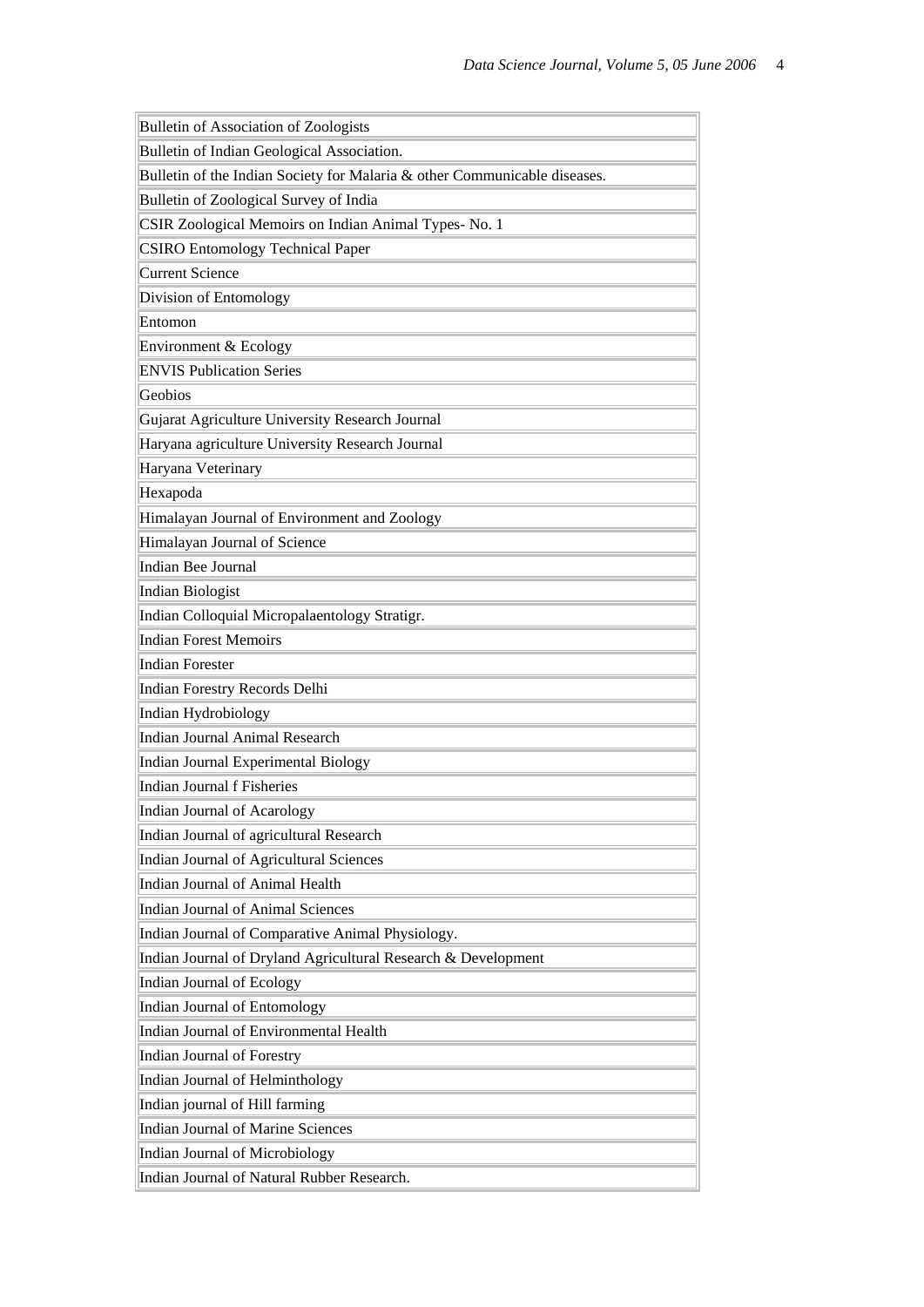| Indian Journal of Nematology                                             |
|--------------------------------------------------------------------------|
| Indian Journal of Parasitology                                           |
| Indian Journal of Physical Natural Science                               |
| Indian Journal of Plant Protection                                       |
| Indian Journal of Science and Industry                                   |
| Indian Journal of Sericulture                                            |
| Indian Journal of Systematic Entomology                                  |
| Indian Journal of Zoology                                                |
| Indian Journal of Zootomy                                                |
| Indian Museum Bulletin.                                                  |
| <b>Indian Museum Notes</b>                                               |
| Indian Phytopathology                                                    |
| Indian Veterinary Journal.                                               |
| <b>Indian Zoologist</b>                                                  |
| <b>Insect Environment</b>                                                |
| Jammu University Rev.                                                    |
| Journal Indian Bioscientist Association.                                 |
| Journal of Andaman Science Association                                   |
| Journal of Asiatic Society of Bengal, Calcutta.                          |
| Journal of Assam Science Society                                         |
| Journal of Bengal Natural History Society                                |
| Journal of Biosciences                                                   |
| Journal of Bombay Natural History Society                                |
| Journal of Earth System Science                                          |
| Journal of Entomological Research (New-Delhi).                           |
| Journal of Environmental Biology                                         |
| Journal of Experimental Zoology India.                                   |
| Journal of Indian Association for Environmental Management               |
| Journal of Indian Bird Records and Conservation                          |
| Journal of Indian Ocean studies                                          |
| Journal of Karnataka University (Science)                                |
| Journal of Marine Biological Association of India                        |
| Journal of Science: University of Kashmir                                |
| Journal of Tamilnadu Agriculture University, Coimbatore.                 |
| Journal of the Geological Society of India, Bangalore                    |
| Journal of the Zoological Society of India.                              |
| Journal of Vector Borne Disease (Formerly-Indian Journal of Malariology) |
| Journal: Indian Academy of Wood Sciences                                 |
| Journal: Indian Botanical Science                                        |
| Journal: Inland Fisheries Society of India                               |
| Journal: Palaeontology Society of India                                  |
| Journal: Proceedings of Asiatic Society of Bengal                        |
| Journal: Research Assam Agriculture University                           |
| Journal: Research of Asiatic Society of Bengal                           |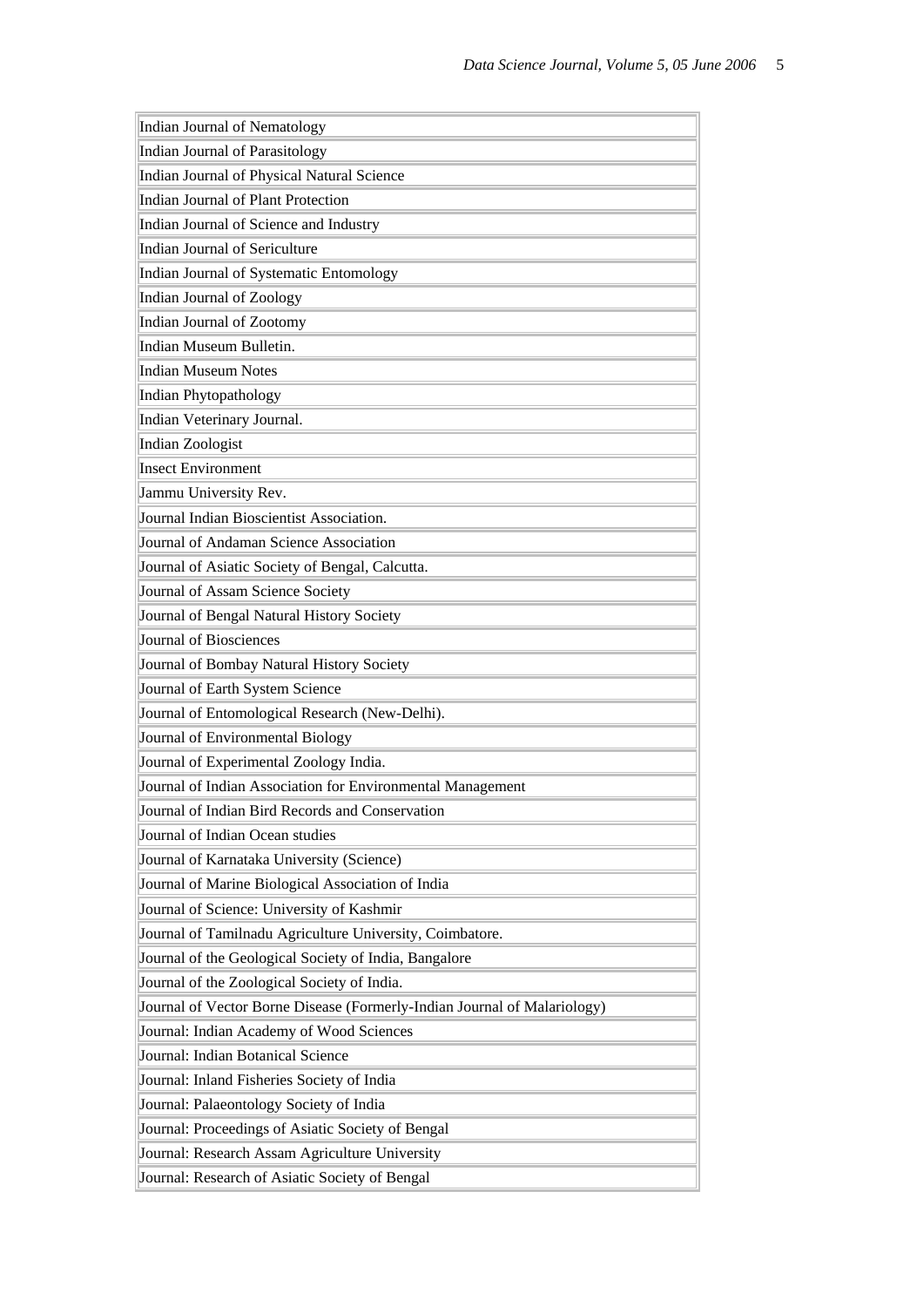| Journal: Research of Punjab Agriculture University          |  |  |  |
|-------------------------------------------------------------|--|--|--|
|                                                             |  |  |  |
| Journal: Timber Development Association of India.           |  |  |  |
| Journal: University Bombay (Science)                        |  |  |  |
| Journal: Uttar Pradesh Journal of Zoology                   |  |  |  |
| Mahasagar                                                   |  |  |  |
| Marathwada University Journal of Sciences                   |  |  |  |
| Matsya                                                      |  |  |  |
| Memoirs Department of Agriculture. India. Entomology Series |  |  |  |
| Memoirs of Asiatic Society of Bengal                        |  |  |  |
| Memoirs of Entomological Society of India                   |  |  |  |
| Memoirs of the Indian Museum                                |  |  |  |
| Memoirs of the Zoological Survey of India                   |  |  |  |
| Mysore Journal of Agriculture Science                       |  |  |  |
| National Geographical Journal of India                      |  |  |  |
| Newsletter Zoological Survey of India.                      |  |  |  |
| Paryavaran Abstracts                                        |  |  |  |
| Records of Indian Museum                                    |  |  |  |
| Records of the Geological Survey of India                   |  |  |  |
| Records of the Zoological Survey of India                   |  |  |  |
| Records Zoology. Biol. Sol.                                 |  |  |  |
| Research Bulletin of the Punjab University (Science)        |  |  |  |
| Sanctuary Asia                                              |  |  |  |
| Technical Monograph of Zoological Survey of India           |  |  |  |
| The Indian Zoologist                                        |  |  |  |
| The Journal of the Zoological Society of Kerala.            |  |  |  |
| Thesis Abstract Harayana. Agriculture University            |  |  |  |
| Uttar Pradesh Journal of Zoology                            |  |  |  |
| Visva Bharati Journal of Research.                          |  |  |  |
| Zoo's Print                                                 |  |  |  |

## **Table 2**. OA journals

| Acta Botanica Brasílica                  | www.scielo.br/scielo.php?pid=0102-3306&script=sci_serial |
|------------------------------------------|----------------------------------------------------------|
| Acta Protozoologica                      | www.nencki.gov.pl/ap.htm                                 |
| Acta Veterinaria Brunensis               | http://www.vfu.cz/acta-vet/actavet.htm                   |
| Agbioforum                               | http://www.agbioforum.org/                               |
| Annales Botanici Fennici                 | http://sekj.pc.helsinki.fi/journals                      |
| Annales Zoologici Fennici                | http://sekj.pc.helsinki.fi/journals                      |
| Annals of Agricultural and Environmental |                                                          |
| Medicine                                 | http://www.aaem.pl/                                      |
| Applied Entomology and Zoology           | http://www.jstage.jst.go.jp/browse/aez                   |
| Arid Lands Newsletter                    | http://ag.arizona.edu/OALS/ALN/ALNHome.html              |
| Asian Environmental Technology           | http://www.aptn.org/envtech.htm                          |
| <b>Biogeosciences</b>                    | http://www.biogeosciences.org/                           |
|                                          | http://www.scielo.cl/scielo.php?pid=0716-                |
| <b>Biological Research</b>               | 9760&script=sci_serial                                   |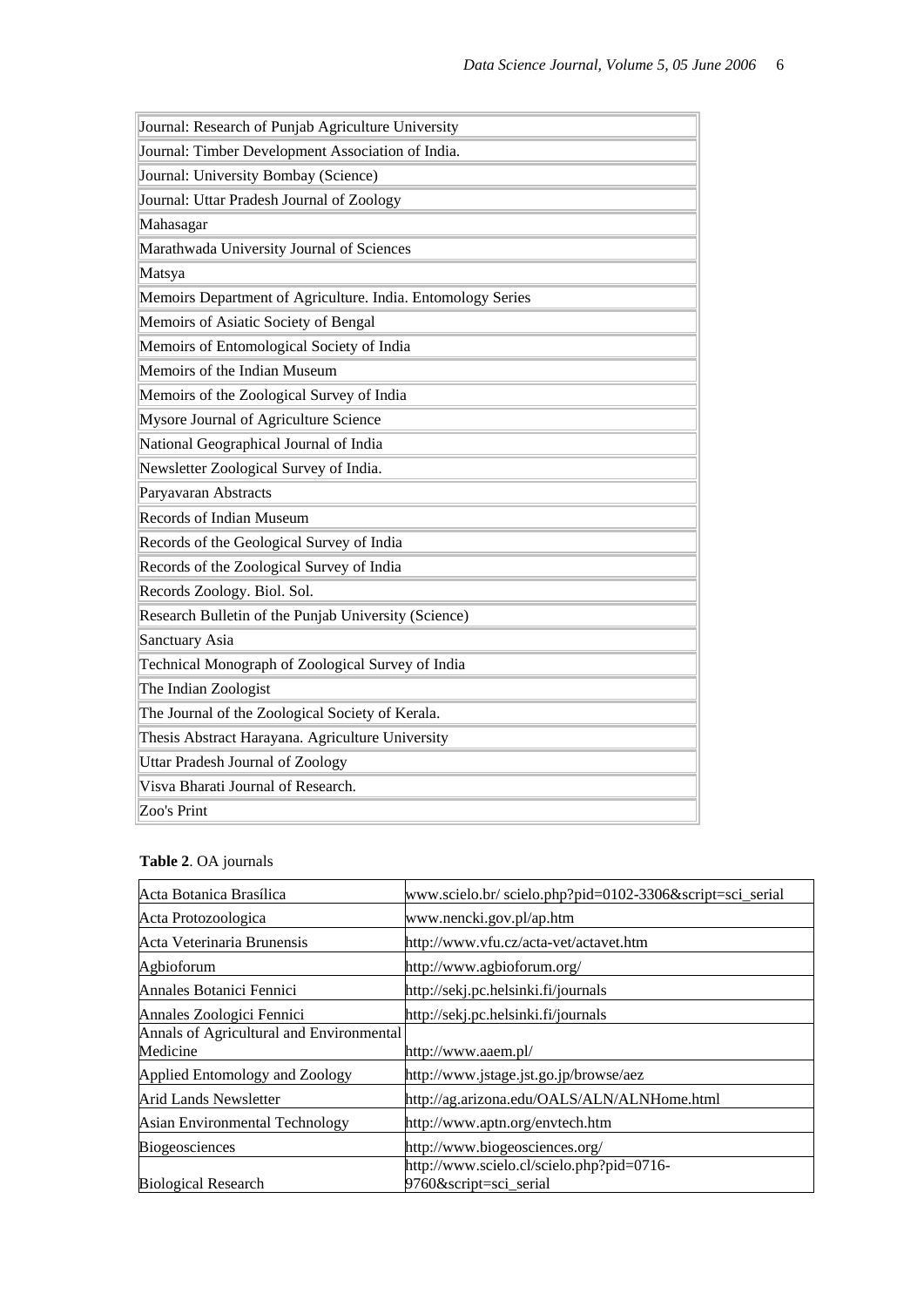| <b>BMC Biology</b>                                        | http://www.biomedcentral.com/bmcbiol/                                                  |
|-----------------------------------------------------------|----------------------------------------------------------------------------------------|
| <b>BMC</b> Ecology                                        | http://www.biomedcentral.com/bmcecol/                                                  |
| <b>BMC Evolutionary Biology</b>                           | http://www.biomedcentral.com/bmcevolbiol/                                              |
| <b>BMC</b> Genetics                                       | http://www.biomedcentral.com/bmcgenet/                                                 |
| <b>BMC Plant Biology</b>                                  | http://www.biomedcentral.com/bmcplantbiol/                                             |
| Brazilian Journal of Biology (Former                      | http://www.scielo.br/scielo.php/script_sci_serial/pid_1519-                            |
| title: Revista Brasileira de Biologia)                    | 6984/lng_en/nrm_iso<br>http://www.scielo.br/scielo.php/script_sci_serial/pid_1677-     |
| Brazilian Journal of Plant Physiology                     | 0420/lng_en/nrm_iso                                                                    |
| Brazilian Journal of Veterinary Research                  | http://www.scielo.br/scielo.php/script_sci_serial/pid_1413-                            |
| and Animal Science                                        | 9596/lng_en/nrm_iso<br>http://www.geobot.umnw.ethz.ch/publications/periodicals/bulleti |
| Bulletin of the Geobotanical Institute ETHn.html          |                                                                                        |
| Caribbean Journal of Science                              | http://www.caribjsci.org/                                                              |
| Chronica Horticulturae                                    | http://www.ishs.org/pub/chronica.htm                                                   |
|                                                           | http://biology.bangor.ac.uk/research/journal/Contributions%20to                        |
| Contributions to Zoology                                  | %20Zoology                                                                             |
| <b>Current Science</b>                                    | http://www.ias.ac.in/currsci/                                                          |
| Dendrobiology                                             | http://www.idpan.poznan.pl/dendrobiology/                                              |
| <b>Ecology and Society</b>                                | http://www.ecologyandsociety.org/                                                      |
| <b>Economic Botany</b>                                    | http://www.econbot.org/home.html                                                       |
| Electronic Journal of Polish Agricultural<br>Universities | http://www.ejpau.media.pl/                                                             |
| <b>Endangered Species Research</b>                        | http://www.int-res.com/journals/esr/                                                   |
| Entomotropica                                             | http://www.entomotropica.org/                                                          |
| <b>Environmental Health</b>                               | http://www.ehjournal.net/                                                              |
| <b>Environmental Health Perspectives</b>                  | http://ehp.niehs.nih.gov/                                                              |
| <b>Environmental Protection</b>                           | http://www.eponline.com/                                                               |
| <b>Experimental Animals</b>                               | http://wwwsoc.nii.ac.jp/jalas/english/en_journal.html                                  |
| <b>Fishery Bulletin</b>                                   | http://fishbull.noaa.gov/                                                              |
| Florida Entomologist                                      | http://www.fcla.edu/FlaEnt/                                                            |
| <b>Fungal Genetics Newsletter</b>                         | http://www.fgsc.net/newslet.html                                                       |
| Geodiversitas                                             | http://www.mnhn.fr/publication/geodiv/ageodiv.html                                     |
| <b>International Journal of Environmental</b>             |                                                                                        |
| <b>Research and Public Health</b>                         | http://www.mdpi.org/ijerph/                                                            |
| Japan Agricultural Research Quarterly                     | http://ss.jircas.affrc.go.jp/engpage/jarq/firstpage1.html                              |
| Japanese Journal of Applied Entomology<br>and Zoology     | http://odokon.ac.affrc.go.jp/en/                                                       |
| Japanese Journal of Biometeorology                        | http://www.jstage.jst.go.jp/browse/seikisho                                            |
| Journal of integrative plant biology                      |                                                                                        |
| (Formerly Acta Botanica Sinica)                           | http://www.blackwellpublishing.com/journal.asp?ref=1672-9072                           |
| Journal of Biological Sciences                            | http://www.biolsci.org/                                                                |
| Journal of Biology                                        | http://jbiol.com/                                                                      |
| Journal of Biosciences                                    | http://www.ias.ac.in/jbiosci/index.html                                                |
| Journal of Circadian Rhythms                              | http://www.jcircadianrhythms.com/home/                                                 |
| Journal of Culture Collections                            | http://www.bioline.org.br/cc                                                           |
| Journal of Insect Science                                 | http://www.insectscience.org/                                                          |
| Journal of Pesticide Science                              | http://wwwsoc.nii.ac.jp/pssj2/index-e.html                                             |
| Journal of Rural and Remote                               | http://www.jcu.edu.au/jrtph/                                                           |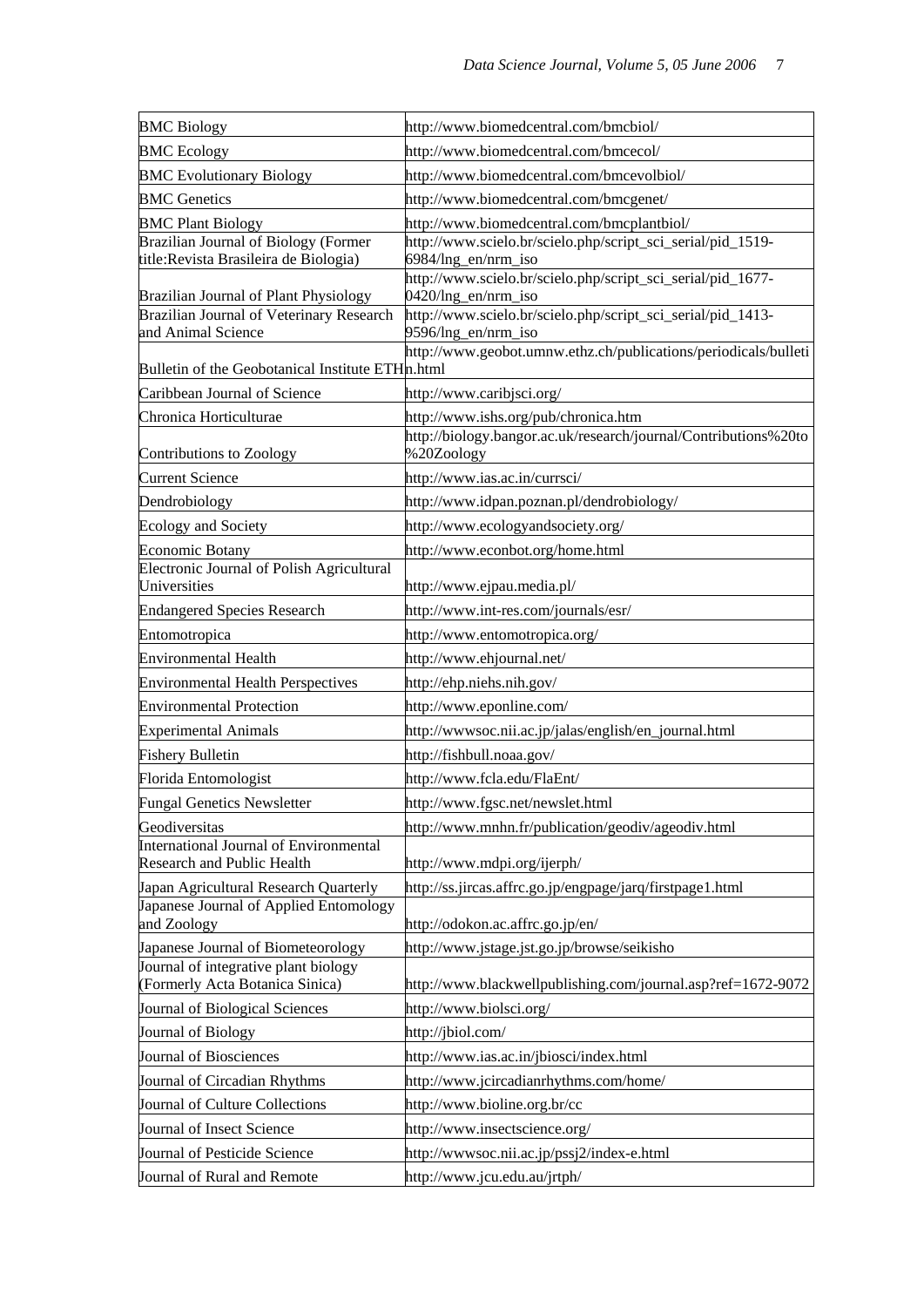| Environmental Health (Journal of Rural<br>and Tropical Public Health) |                                                                                                          |
|-----------------------------------------------------------------------|----------------------------------------------------------------------------------------------------------|
| Journal of Spatial Hydrology                                          | http://www.spatialhydrology.com/journal/                                                                 |
| Journal of Veterinary Medical Science                                 | http://www.jstage.jst.go.jp/browse/jvms                                                                  |
| Journal of Veterinary Science                                         | http://www.vetsci.org/                                                                                   |
| Journal of Water and Environment<br>Technology                        | http://www.jstage.jst.go.jp/browse/jwet                                                                  |
| Journal of Wildlife Diseases                                          | http://www.jwildlifedis.org/                                                                             |
| Korean Journal of Parasitology                                        | http://www.parasitol.or.kr/kjp/                                                                          |
| <b>LEISA</b> Magazine                                                 | http://www.leisa.info/index.php?url=index.tpl                                                            |
| Mammal Study                                                          | http://www.mammalogy.jp/journals/                                                                        |
| Marine Fisheries Review                                               | http://spo.nwr.noaa.gov/mcontent.htm                                                                     |
| Marine Ornithology                                                    | http://www.marineornithology.org/                                                                        |
| National Geographic                                                   | http://www.nationalgeographic.com/                                                                       |
| New England Journal of Large Animal<br>Health                         | http://camelid.webis.net/Magazines/lah.html                                                              |
| Pakistan Journal of Biological Sciences                               | http://www.pjbs.org/pjbsnew/journal/vol3/toc1.htm                                                        |
| <b>Plant Health Progress</b>                                          | http://www.plantmanagementnetwork.org/php/default.asp                                                    |
| Plant Pathology Journal                                               | http://www.ansinet.org/c4p.php?j_id=ppj                                                                  |
| <b>Plant Production Science</b>                                       | http://wwwsoc.nii.ac.jp/cssj/pps/                                                                        |
| PLoS Biology                                                          | http://biology.plosjournals.org/perlserv/?request=index-<br>html&issn=1545-7885                          |
| Popular Science                                                       | http://www.popsci.com                                                                                    |
| Science & Technology Review                                           | http://www.llnl.gov/str/                                                                                 |
| Science Insight                                                       | http://www.britishcouncil.org/home/science/science-<br>publications/science-publications-online-news.htm |
| Scientist                                                             | http://www.sciencemag.org/                                                                               |
| South African Journal of Animal Science                               | http://www.sasas.co.za/                                                                                  |
| Turkish Journal of Agriculture and<br><b>Forestry Sciences</b>        | http://journals.tubitak.gov.tr/agriculture/index.php                                                     |
| Turkish Journal of Biology                                            | http://journals.tubitak.gov.tr/biology/                                                                  |
| Turkish Journal of Botany                                             | http://mistug.tetm.tubitak.gov.tr/~bdvim/savilar.php3?dergi=bot                                          |
| Turkish Journal of Veterinary and Animal<br>Sciences                  | http://journals.tubitak.gov.tr/veterinary/                                                               |
| Turkish Journal of Zoology                                            | http://journals.tubitak.gov.tr/zoology/                                                                  |
| Zoosystema                                                            | http://www.mnhn.fr/publication/zoosyst/zoosyst.html                                                      |
| Zootecnia Tropical                                                    | http://www.bioline.org.br/zt                                                                             |
| Zoo's Print                                                           | http://www.zoosprint.org/                                                                                |
| Sanctuary Asia                                                        | http://www.sanctuaryasia.com/                                                                            |

## **3. WHY OPEN ACCESS IN BIODIVERSITY**

The scope of biodiversity conservation comprises both ecological and economical aspects. Genetic and ecosystem diversity can be considered as services that provide benefits in a variety of ways, such as medicinal values, securing nutrition, raw materials and indicator functions. Biodiversity as a resource is different from general resources having peculiar economic values. From the analytical point of view biodiversity resources can be considered a public good with insufficiently specified property rights. In developing countries the causes of biodiversity loss is inter-linked with rural poverty, population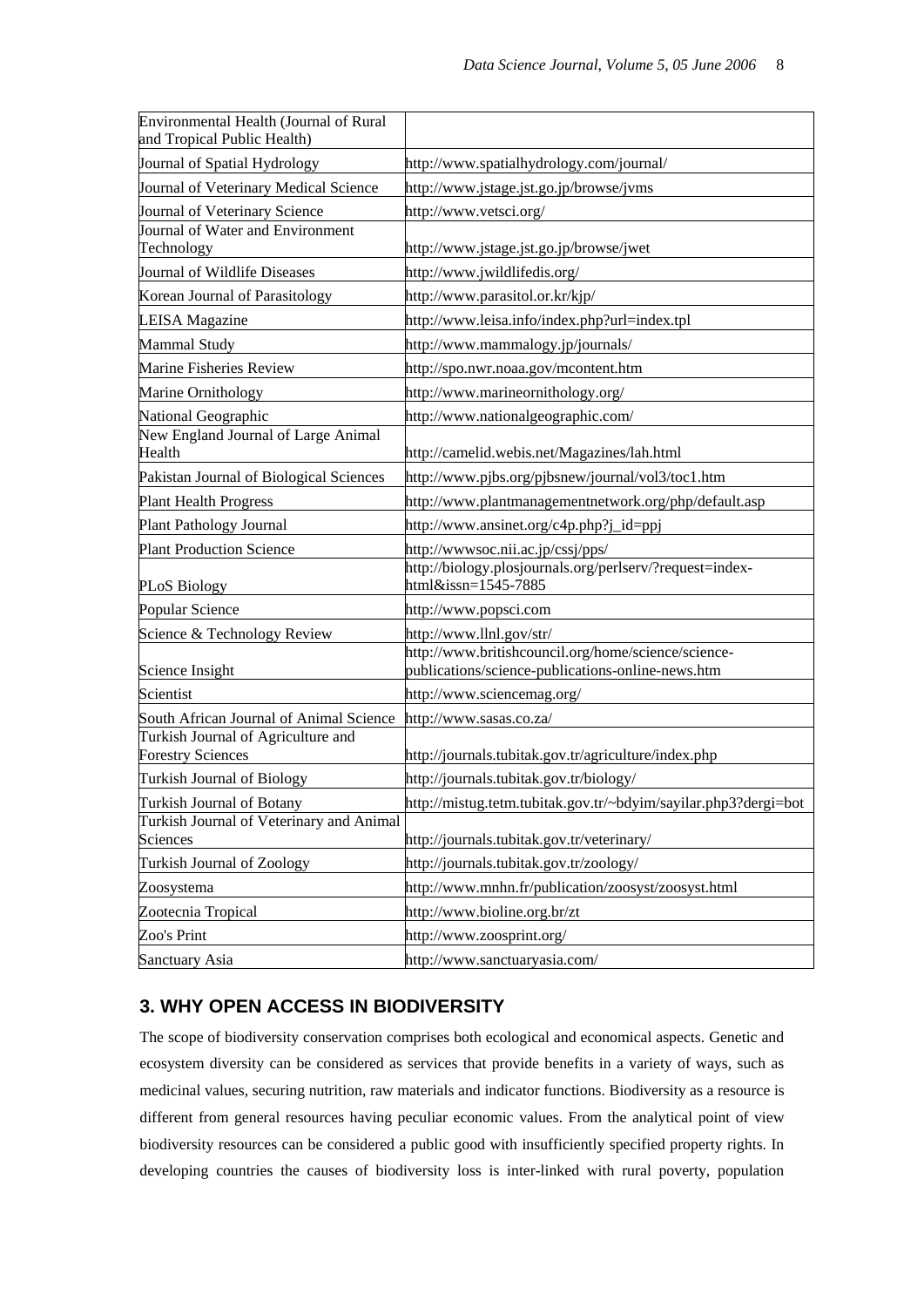growth, pressures on natural resources, food insecurity, agriculture etc, leading to economic imbalance (Scherr, 2003). According to Conservation International (2005), there are 34 biodiversity hotspots holding more population than expected as compared to the global average. Out of 34 biodiversity hotspots, 21 hotspots have population growth higher than the global average growth of 42 people per square kilometer. As per Conservation International's previous study, 16 hotspots out of 25 had 20% of population malnourished, accounting for a quarter of all malnourished people from the developing countries (Scherr, 2003). It is estimated that approximately 350 million poor people rely on forests for supplement income. Poor farmers often harvest and sell wild plants and animals to buy food. The situation in developing countries has become more critical as biodiversity is threatened due to food insecurities giving rise to over exploitation of plants and animals (UN Press Release, 2004).

The authors believe that scientists and researchers from the developing world would be able to address these conservation problems more appropriately if they knew the gravity and problems associated with them. However, it is true that biodiversity research and concerns tend to be greatly restricted wherever information on biodiversity is sparse or non-existence. Many research projects generate biodiversity data sets that are relevant for the wider scientific community, government natural resource managers, policy makers, and the public. It is important to allow for further shared use of these data to benefit the widest possible range of users. However, countries most rich in biodiversity, commonly considered as common heritage of humankind are relatively poor in having scientific information. Further, there is often resistance from developing countries for open sharing of the data. This lack of interest and restrictions from R & D managers impairs the conservation efforts and economical aspects of developing biodiversity rich countries.

Thus minimization of knowledge gaps would help to prevent duplication of research efforts and help scientists to focus on issues that are completely unknown or need urgent attention, for which financial support and easily free access to scientific information is needed. Hence, major developing countries like Brazil, China and India should take initiatives to promote open access to biodiversity information, which would motivate other developing countries to share their biodiversity knowledge (Subbiah, 2003 .b.).

### **4. OPEN ACCESS: THE STATE- OF- THE- ART**

In recent times, efforts are being made by the scientific community to promote open access to scientific information, depicting a change in mind set. This is evident from the developments that are taking place at the global levels. For example, beginning with May 2, 2005, National Institutes of Health (NIH) has asked investigator(s) and scientists to submit voluntarily to the NIH manuscript submission system (NIHMS) their final submission upon acceptance for publication and deposit research results in the archives of National Library of Medicine of projects funded by NIH (Final NIH Public access policy implementation.). Analysis of the coverage and citation of open access journals by Thomson Scientific using the 2003 Journal Citation Report (JCR) reveals that (a) open access journals are not necessarily new publications. Many established journals are making their older content available online. (b) 55% of the journals and over 65% of the articles indexed in Web of Science in 2003 are produced by publishers who permit self-archiving, which could be brought into open access if archived by author (Mc Veigh, 2004). As per the ISI citation database in February 2004, there were a total of 192 open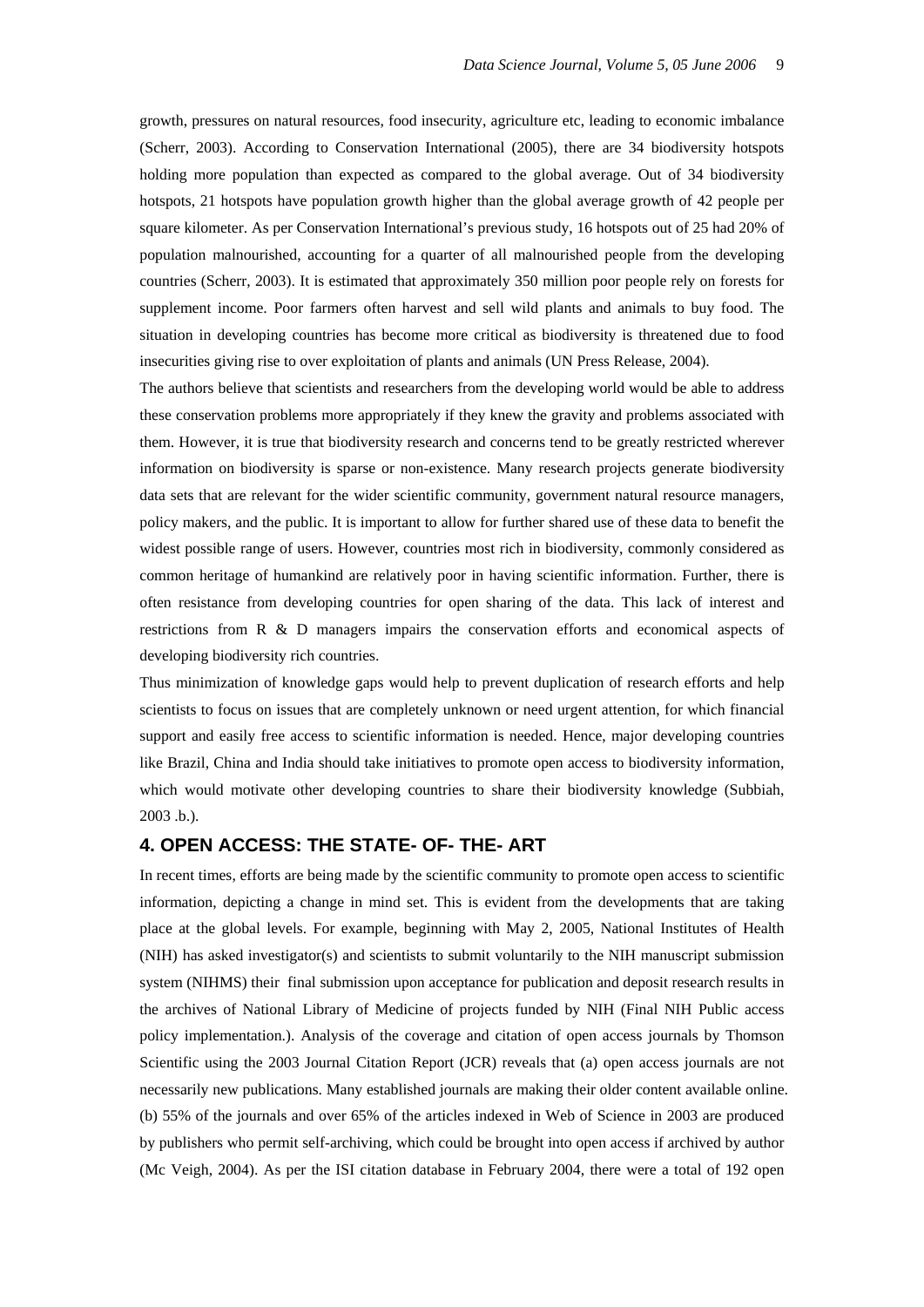access titles, which increased to 239 in June 2004. During this period the number of open access titles from life sciences increased from 50 to 73 titles. Open access journals have a higher Immediacy Index than the Journal Impact Factor showing that the open access journals are more rapidly accessed and cited as compared to traditionally accessed journals.

To promote open access to biodiversity information, conservation communities are coming forward to encourage organizations and institutions to put their biodiversity related data in public domain with the intention of improving conservation initiatives. Among the leading players in promoting and pioneering the initiatives is the Global Biodiversity Information Facility (GBIF), which intends to make all scientific biodiversity information freely available (GBIF, 2006). On January 16, 2006, the GBIF Governing Board representing 47 countries, 31 international organizations and the Secretariat on the Convention of Biological Diversity made a strong recommendation advocating open access to biodiversity data (GBIF, 2006). It requested funding agencies to (a) support proposals for biodiversity research that include a plan for the maintenance and sharing of digital biodiversity data generated in proposed projects, and (b) make publicly available species and specimen level data and associated metadata generated through such funded projects cooperating with GBIF, within a specified period after completion of the research. In fact, during its last five years of existence, GBIF has been able to pull together 86,419,602 biological collection records from nearly 642 biological collections, provided by 159 data providers (as of 7 February, 2006).

To disseminate and provide data to GBIF at the European level, the European network for biodiversity information (ENBI) was started on January 2003 as a three-year thematic network project. The network consists of 66 members from 24 European countries. In addition to ENBI, the Biological Collection Access Service for Europe (BioCASE) is providing information on biological collections from 35 institutions in 30 European countries, including Israel, using web based technology. The institutions providing the information about their biological collections have full control of the information on the biological collections that they are holding.

Internet based forums like Inter American Biodiversity Information Network (IABIN) work on interoperability of biodiversity datasets, data content, technical and scientific cooperation that would help in coordination between Western hemisphere countries. IABIN is involved in the development of a network for sharing information on invasive species and developing information resources for IABIN participants. For broader applications, to integrate and search across the diverse biodiversity databases a scientific name dictionary, which would give nomenclatural details and taxonomic authority, is required. For example, the Integrated Taxonomic Information System (ITIS) is a dedicated database for North American floral and faunal taxonomic nomenclatural data, where the taxonomic experts scrutinize the data before incorporating it in the database. ITIS at present has data on 392,000 species, of which more than 67% have been verified (as of 7 February, 2006). Along with taxonomic details this database provides information on biogeographical distribution also.

To document the species at the global level, Species2000 was established in September 1994 in a coalition of the International Union of Biological Sciences, the Committee on Data for Science and Technology (CODATA) and the International Union of Microbiological Societies. The main objective of Species2000 is to list all known flora, fauna, fungi and microbes on this earth for studying the global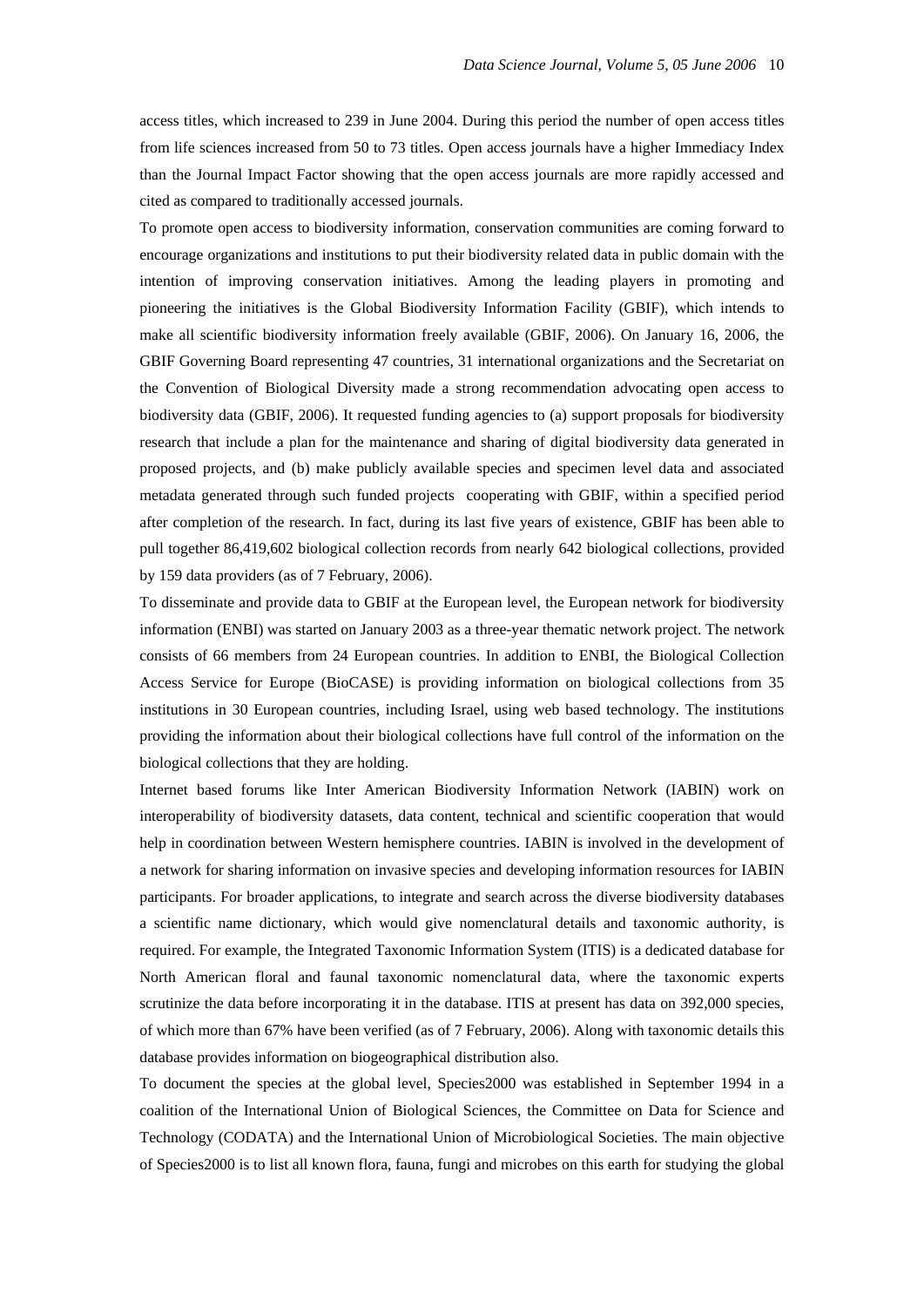biodiversity. It is a union of 40 taxonomic database organizations, where ITIS is the major contributor. Species2000 as on today has been able to collate 527,000 species across the globe in its database (as of 7 February, 2006).

Many regional and local initiatives are being taken to collate and organize specimen data to make it openly available on the Internet. To network all these initiatives a protocol was needed. This was launched in 1998 as a prototype network called Species Analyst, based on Z39.50 information transfer protocol. The network consists of different collections like Fishnet (29 Ichthyological collections), Mammal Networked Information system (17 North American mammal collections) and HerpNet (37 North American herpetological collections) serving approximately 65 million specimen records from 120 institutions.

Collaborative projects like the Australian Virtual Herbarium (AVH) are providing information on botanical specimens from different Australian herbaria using the GIS application. AVM is able to provide access to six million botanical specimens from 9 contributing Australian herbaria through common query interface. Scientists or researchers residing in one part of the country can virtually view the specimens from different herbaria without visiting those herbaria, thus minimizing the time for accessing information and valuable funds.

As a result, a noticeable change in attitude amongst developing world researchers is growing with respect to open access to biodiversity information, thus complementing global initiatives in this area, though at a slower speed. Organizations with broader outlook are now engaging themselves in development of open access databases and information systems, such as IndFauna and IndOBIS. IndFauna, an electronic catalogue of known Indian fauna developed by the National Chemical Laboratory (NCL) in Pune, is able to disseminate baseline information on more than 91000 scientific names, 51000+ synonyms, 14000+ common names and over 168000 occurrence records (Chavan, et. al., 2004). Accessible at http://www.ncbi.org.in/, the development of IndFauna has also been able to demonstrate the web as an efficient collaborative platform for taxonomists both within India and overseas to exchange/share their data, views and opinions on topic such as taxonomy and discrepancies in taxonomy. Similarly, together with the National Institute of Oceanography (NIO) in Goa, NCL is engaged in developing an open access, web based information system called IndOBIS (Indian Ocean Node of OBIS) to document known life forms recorded in the Indian Ocean (Chavan, Achuthankutty, Berghe, & Wafar, 2005). IndOBIS in turn will contribute the data collated on life in the Indian Ocean to the Ocean Biogeographic Information System (OBIS), which is the data and information component of the Census of Marine Life (CoML) and the largest marine biodiversity data provider to the GBIF. However, such efforts in the developing world are small and countable and a boost of activities of a similar nature from the scientific community, governments, and funding agencies is required.

## **5. IMPLEMENTING OA AND BIODIVERSITY IN DEVELOPING WORLD**

The preceding discussion emphasized the urgent need for bringing data and information on biodiversity from the developing and under developed world, which is currently trapped in institutional and individual cupboards, into the public domain by adopting open access principle,. Based on our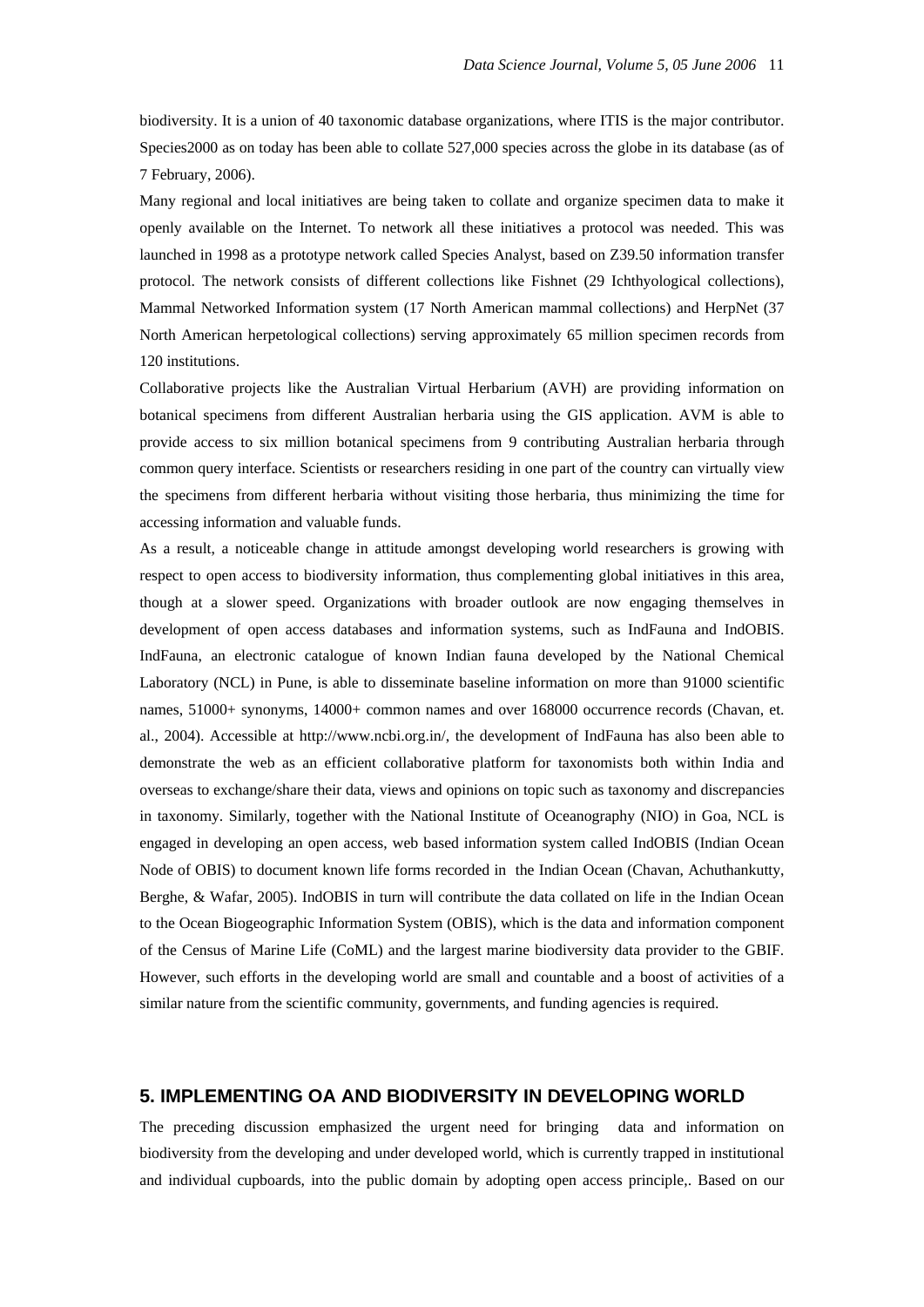experience of data management activities in a developing nation such as India, we believe that the following strategies, if adopted, can help us in realizing the dream of free and open access to the world's biodiversity data including that from the developing and under developed part of our globe.

- (a) We need to have distributed national, regional and institutional OA archives for biodiversity which not only facilitate OA archiving, but also can support those small and medium scale publishers and societies (who publish with limited circulation and a very low and insignificant impact factor) to convert their journals to the OA model of publishing. Further there is a need to bring about an attitudinal change on the part of publishers, societies, authors, institutions and funding agencies in favor of OA publishing.
- (b) Funding agencies should make it mandatory that any data resulting from public funded research and survey should be published only in OA journals and that the data be made available through public domain or openly accessible databases, using software and programs which are non-commercial, open source, and GNU compliant.
- (c) There needs to be more multi-lingual OA archives and OA journals. This shall certainly ensure better dissemination of research and survey outcomes, at the same time encouraging those people participation in generating and contributing data on biodiversity and its conservation.
- (d) Every Ph.D. and Masters thesis, technical report, gray and white papers, review reports, survey publications should be deposited in one of the OA archives.
- (e) There is a need to conceptualize and implement a global infrastructure for an open access regime in biodiversity. GBIF should prioritize its long pending work plan for the Digital Biodiversity Literature Bank. It should, for all practical purposes, adopt the OA archive and publishing model for the same.
- (f) National and International funding agencies should provide encouragement to establish more biodiversity specific OA initiatives, especially within the developing world.
- (g) There needs to be study of Impact Factor for OA than Immediacy Factor. OA journals should subject themselves to such studies. Also, study is required for Impact or Immediacy analysis for biodiversity data as well as for the legacy literature, which is increasingly being digitized and made available through OA model.
- (h) It is imperative that concerted efforts are made to digitize legacy literature. In contrast to technical disciplines, literature in biodiversity is cited for longer time periods. In fact, in the case of systematics and observational data, older literature is cited more frequently while referring to the current scenario or during comparative analysis.
- (i) Organizations and groups from developing nations working on biodiversity related aspects need to establish "institutional data archives or repositories" which would improve the visibility of the organization by facilitating wider dissemination of its research outcome or performance.
- (j) These repositories can work as an assemblage of different subject information related to biodiversity conservation, such as ethnobotany, geology, hydrology, molecular taxonomy, biotechnology, agriculture, botany, zoology, systematics, statistics, GIS and remote sensing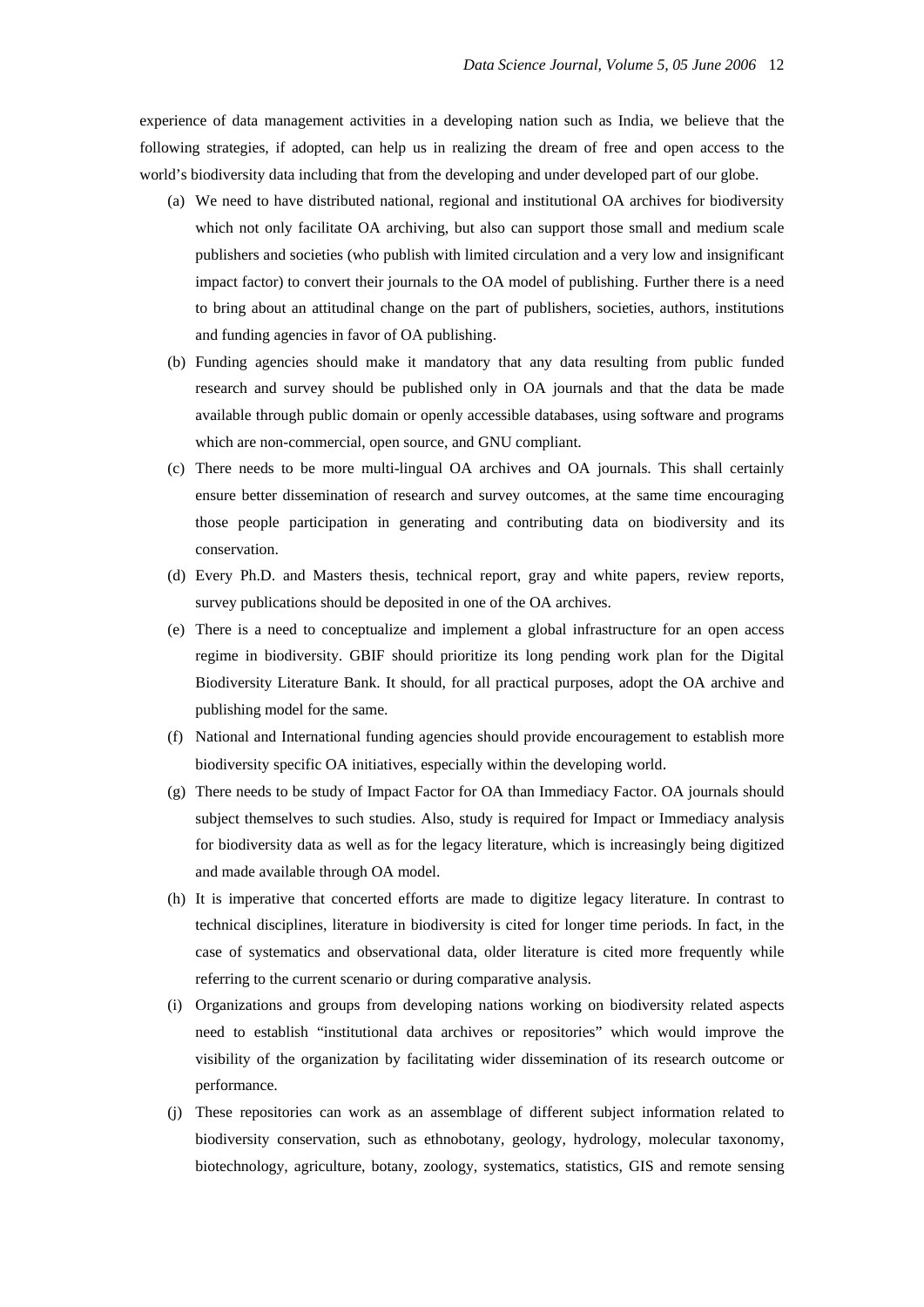and socioeconomic aspects and biodiversity informatics. The richness of these repositories would reflect the intellectual output of the organization or institution.

- (k) We strongly believe that the Open Access treatment to existing as well as future biodiversityand ecosystem-related information will develop data and information aided "virtual research space" for future studies in biodiversity (Figure. 1). Such a research space can draw data from a variety of sources such as publications, archives, and data repositories, as well as employ a variety of open source software to analyze such data.
- (l) For a dream of such a "virtual research space" to become reality, an increasing number of data repositories as well open source software tools need to be made available. Similarly, biotechnology journals, biodiversity and ecosystem related journals need to demand from author(s) that they contribute data and supporting information to public domain databases and repositories.
- (m) We strongly believe that such "virtual research space" not only would improve data exchange / sharing amongst research groups but also would create a collaborative platform for multidisciplinary teams to work together.



**Figure 1.** Open Access to biodiversity data and information can lead to development of data and information based virtual research space for future studies in biodiversity.

## **6. IMPLEMENTATION REQUIRES ENCOURAGEMENT**

Doing research in developing countries is not easy. Similarly, spreading the open access movement among the biodiversity research community in such countries is going to be an equally daunting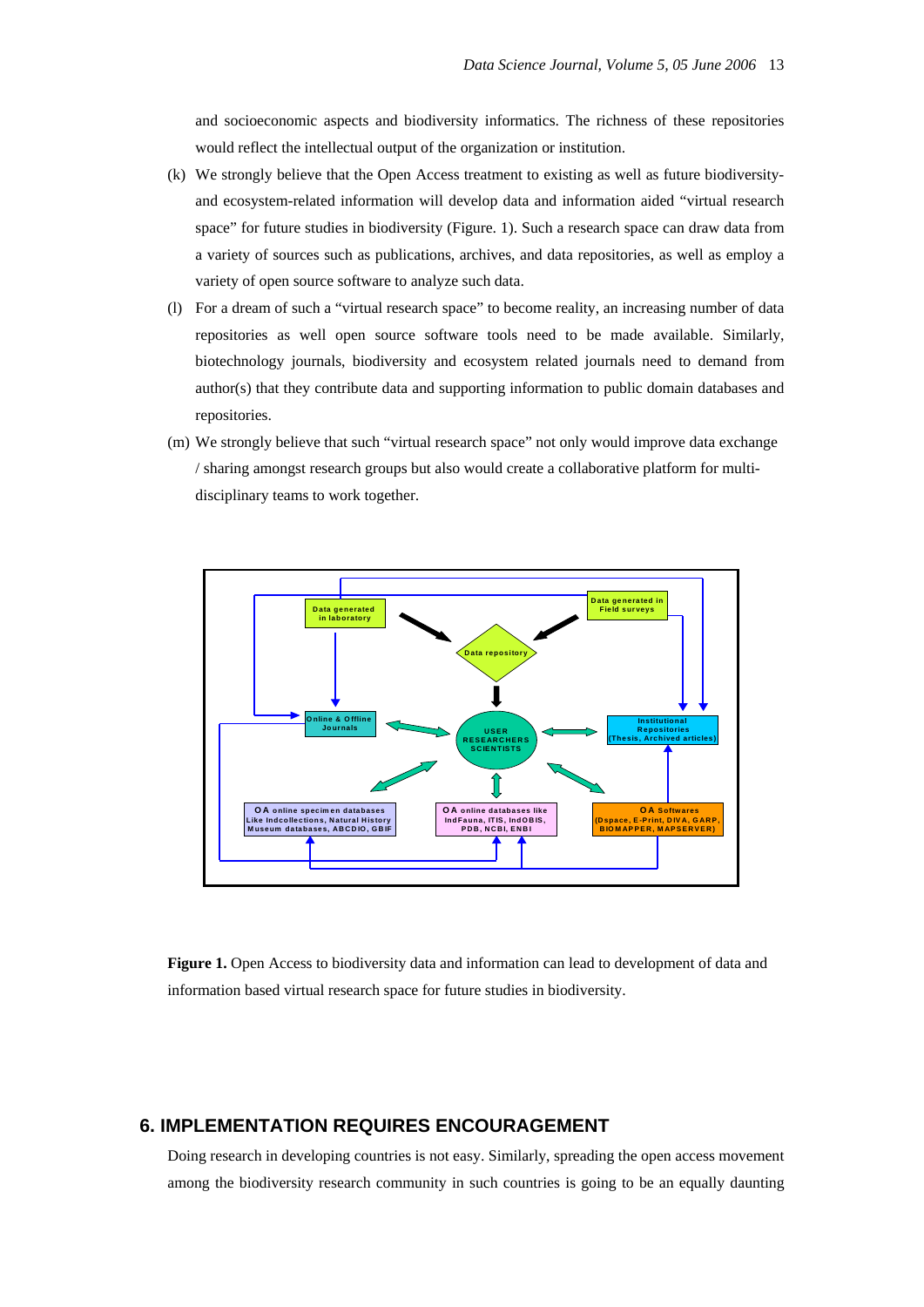task. This requires infrastructure as well as human resources for biodiversity information, which would require dedicated funds and sufficient budgetary planning (Arzberger, et al. 2004). This also calls for an integrated approach of awareness about benefits of open access, capacity building, support towards infrastructure development, and implementation of policies that would encourage the launch of data and information in the open domain. With a boost from funding agencies and governments, as well participation of the research community and demands for open data by international agencies such as GBIF etc., the developing world can certainly bring the dream of "virtual biodiversity research space" into reality.

## **7. References**

Agosti, D. (2005) Is copyright undermining Biodiversity Research and Conservation?. Retrieved December 10,2005 from the World Wide Web:

http://www.ecs.soton.ac.uk/~harnad/Hypermail/Amsci/att-4379/01-agosti\_paris\_biodiv.pdf

Arzberger, P., Schroeder, P., Beaulieu, A., Bowker, G., Casey, K., Laaksonen, L., Moorman, D., Uhlir, P., & Wouters, P. (2004) Promoting access to public research data for scientific, economic, and social development. *Data Science Journal* (3). 135-152. Retrieved July 10, 2005 from the World Wide Web: http://journals.eecs.qub.ac.uk/codata/Journal/contents/3\_04/3\_04pdfs/DS377.pdf

Australian Virtual Herbarium (n.d.). Homepage of the Australian Virtual Herbarium. Retrieved July 20, 2005 from the World Wide Web: http://www.chah.gov.au/avh/

BioCASE: Biological Collection Access Service for Europe (n.d.). Retrieved July 20, 2005 from the World Wide Web: http://www.biocase.org/

Butler, D., Gee, H., & Macilwain, C. (1998). Museum research comes off list of endangered species. *Nature* (394), 115-117.

Butler, D., (2004) Britain decides 'open access' is still an open issue. *Nature* (430), 390.

Conservation International (2005) Biodiversity Hotspots. Retrieved July 12, 2005 from the World Wide Web: http://www.biodiversityhotspots.org/xp/Hotspots/hotspotsScience/hotspots\_defined.xml

Canhos, V.P., Souza, S., Giovanni, R., & Canhos, D.A.L. (2004) Global Biodiversity Informatics: Setting the scene for a "New World" of ecological modeling. *Biodiversity Informatics* (1), 1-13). Retrieved May 18, 2005 from the World Wide Web: http://jbi.nhm.ku.edu/include/getdoc.php?id=38&article=6&mode=pdf

Chan, L. & Kirsop, B. (2001) Open archiving opportunities for developing countries: towards equitable distribution of global knowledge. *Ariadne* (30). Retrieved 15 June, 2005 from World Wide Web: http://www.ariadne.ac.uk/issue30/oai-chan/intro.html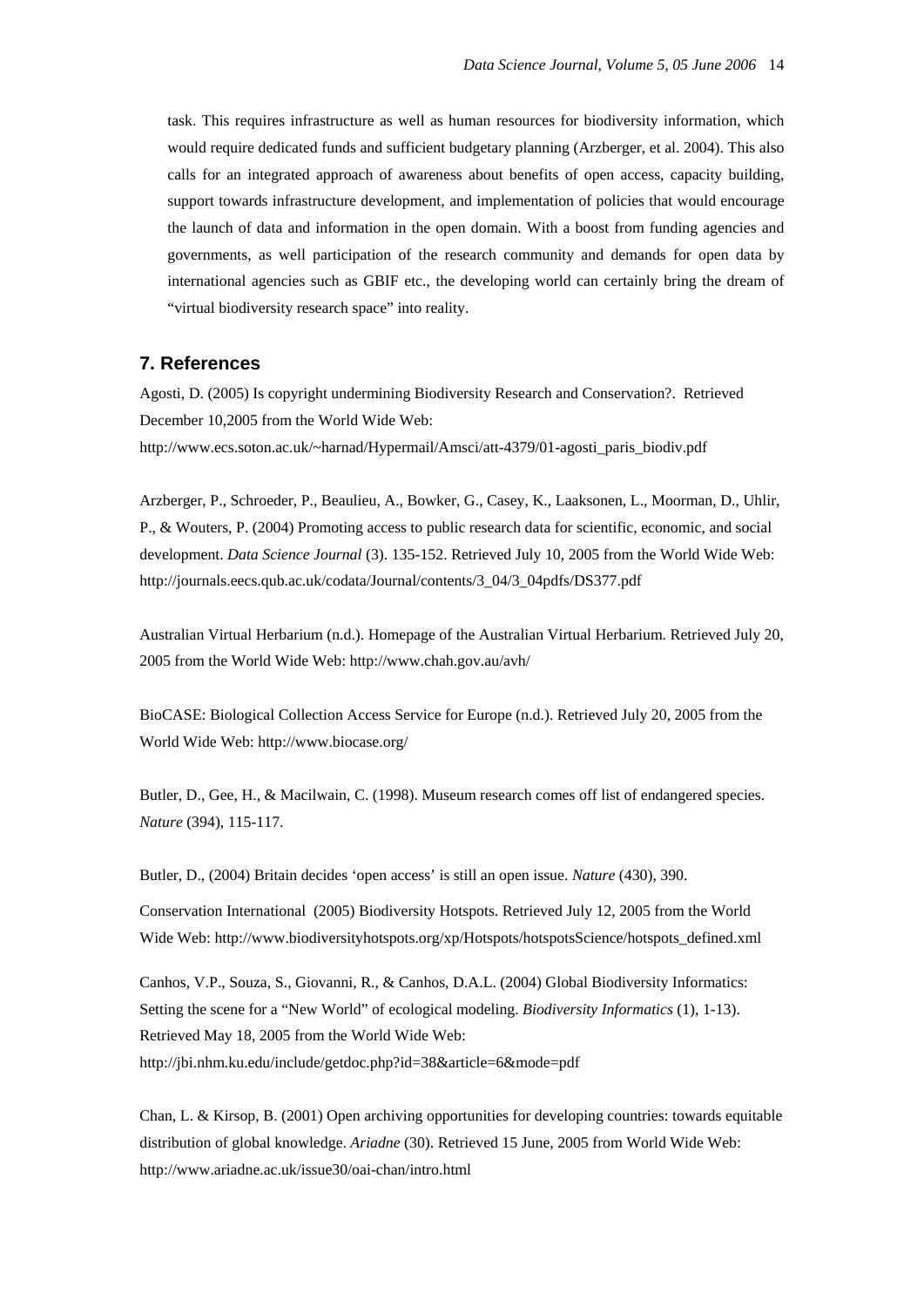Chan, L., Kirsop, B., & Subbiah, A., (2005). Open access archiving: the fast track to building research capacity in developing countries. *Science and Development Network*. Retrieved on December 20, 2005 from the World Wide Web:

http://www.scidev.net/open\_access/files/Open%20Access%20Archiving.pdf

Chavan, V., & Krishnan, S. (2004). Biodiversity Information in India: Challenges and Potentials. *In Building Capacity in Biodiversity Information Sharing 2003*. 114-120.

Chavan, V., Watve, A.V., Londhe, M.S., Rane, N.S., Pandit, A.T., Krishnan, S. (2004). Cataloguing Indian biota: The Electronic catalogue of known Indian fauna. *Current Science* 87(6): 749-763.

Chavan, V., Achuthankutty, C. T., Berghe, E. V., & Wafar M., (2005). IndOBIS, an Indian Ocean Biogeographic Information System for assessment and conservation of Indian Ocean biodiversity. *Indian Journal of Marine Sciences* 34(1): 120-127.

Costanza, R., R. d'Arge, R. de Groot, S. Farber, M. Grasso, B. Hannon, K. Limburg, S. Naeem, R. V. O'Neill, J. Paruelo, R. G. Raskin, P. Sutton, & M. van den Belt (1997). The value of the world's ecosystem services and natural capital. *Nature* (387), 253-260.

De Carvalho, M.R., Bockmann, F.A., Amorim, D.S., De Vivo, M., De Toledo-Piza, M., Menezes, N.A., De Figueiredo, J.L., Castro, R.M.C., Gill, A.C., McEachran, J.D., Compagno, L.J.V., Schelly, R.C., Britz, R., Lundberg, J.G., Vari, R.P., & Nelson, G.(2005) Revisiting the taxonomic impediment. *Science* (307), 353.

Dspace. Available from http://dspace.org/introduction/index.html

Dspace at National Chemical Laboratory. Retrieved July 20, 2005 from the World Wide Web: http://dspace.ncl.res.in/dspace/index.jsp

Eprints. Available from: http://www.eprints.org/

Eprints at Indian Institute of Science. Retrieved July 20, 2005 from the World Wide Web: http://eprints.iisc.ernet.in/

ENBI: European network for biodiversity information (n.d.). Retrieved July 20, 2005 from the World Wide Web: http://www.enbi.info/forums/enbi/index.php

Fonseca, G., & Benson, P.J. (2003). Biodiversity conservation demands open access. *PLoS Biology, 1(2):* e46*.* Retrieved December 12, 2005 from the World Wide Web:

http://biology.plosjournals.org/perlserv/?request=get-document&doi=10.1371/journal.pbio.0000046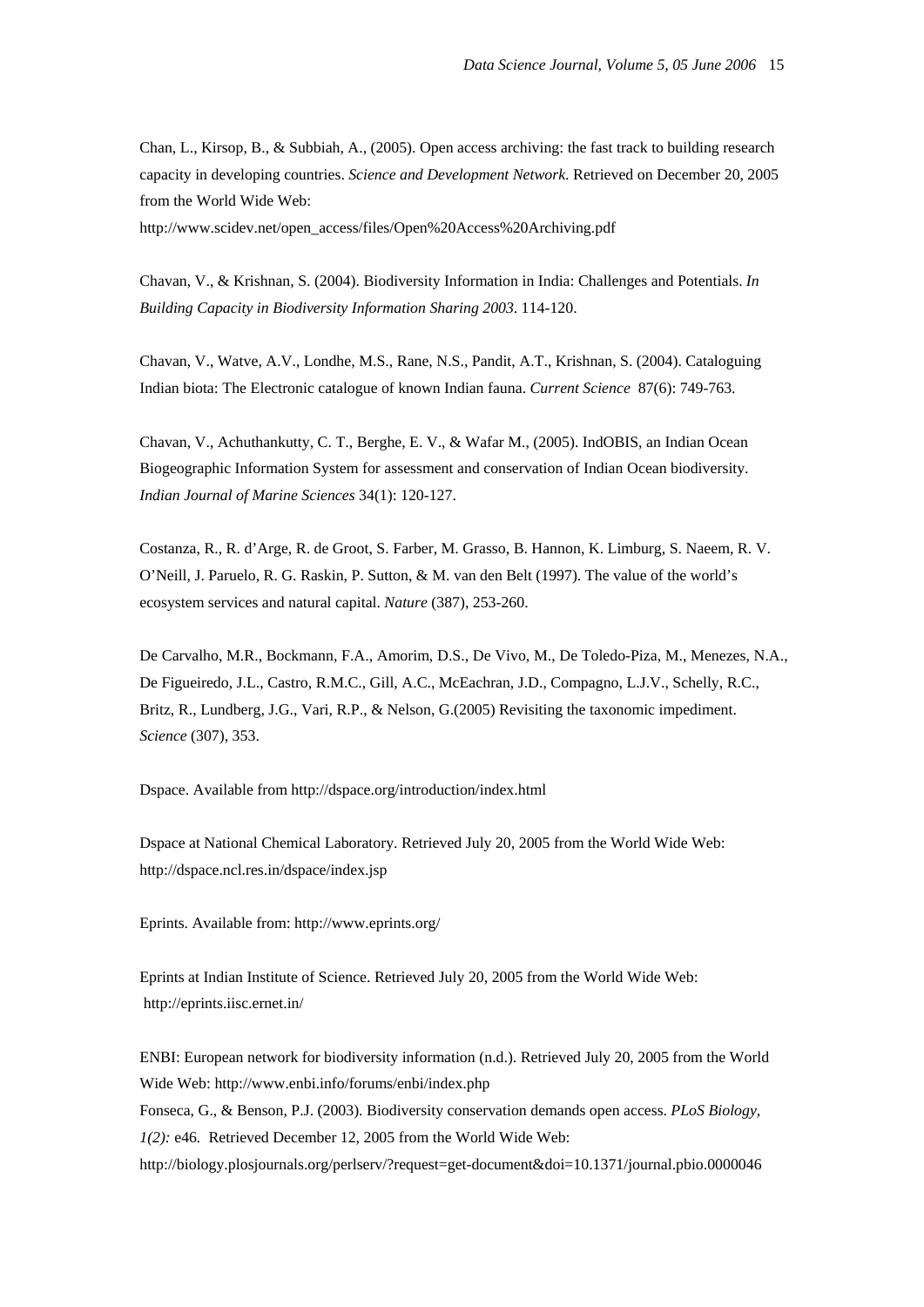Global biodiversity information facility (2006) Recommendation on open access to biodiversity data. Retrieved January 5, 2006 from World Wide Web http://www.gbifargentina.org.ar/comunica/oaccess.htm

Global biodiversity information facility (n.d.) Retrieved July 20, 2005 from the World Wide Web: http://www.gbif.org/

IABIN: Inter American Biodiversity Information Network (n.d.). Retrieved on July 20, 2005 from the World Wide Web: http://www.iabin-us.org/

ITIS: Integrated Taxonomic Information System. Retrieved on July 20, 2005 from the World Wide Web: http://www.itis.usda.gov/

IndOBIS: Indian Ocean Biodiversity Information System (n.d.). Retrieved on December 20, 2005 from the World Wide Web: http://www.indobis.org

IndFauna: Electronic Catalogue of Known Indian fauna. Retrieved December 20, 2005 from the World Wide Web: http://www.ncbi.org.in

IISc SciGate information portal. Retrieved July 20, 2005 from the World Wide Web: http://www.ncsi.iisc.ernet.in/

Lane, M.A.(2000) Biodiversity Informatics: The Challenges of rapid development, large databases and complex data. Proceedings of the 26<sup>th</sup> International Conference on Very large databases, Cairo, Egypt, 2000; http://www.vldb.org/conf/2000/P729.pdf

Masood, E. (2004) Developing world slow to share biodiversity data. SciDev Net. http://www.scidev.net/News/Index.cfm?fuseaction=readnews&itemid=1325&language=1

May, R. M. (1999) In: Nature and Human Society: The Quest for Sustainable Worlds (ed. Raven, P.H.), National Academy Press, Washington D.C., pp. 30-45.

McVeigh, M.E. (2004). Open access journals in the ISI citation databases: Analysis of Impact factors and citation patterns. A citation study from Thomson Scientific. Retrieved on May 20, 2005 from the World Wide Web: http://www.isinet.com/media/presentrep/essayspdf/openaccesscitations2.pdf)

NIH: National Institute of Health (n.d.) Final NIH Public access policy implementation. Available from: http://publicaccess.nih.gov/publicaccess\_imp.htm